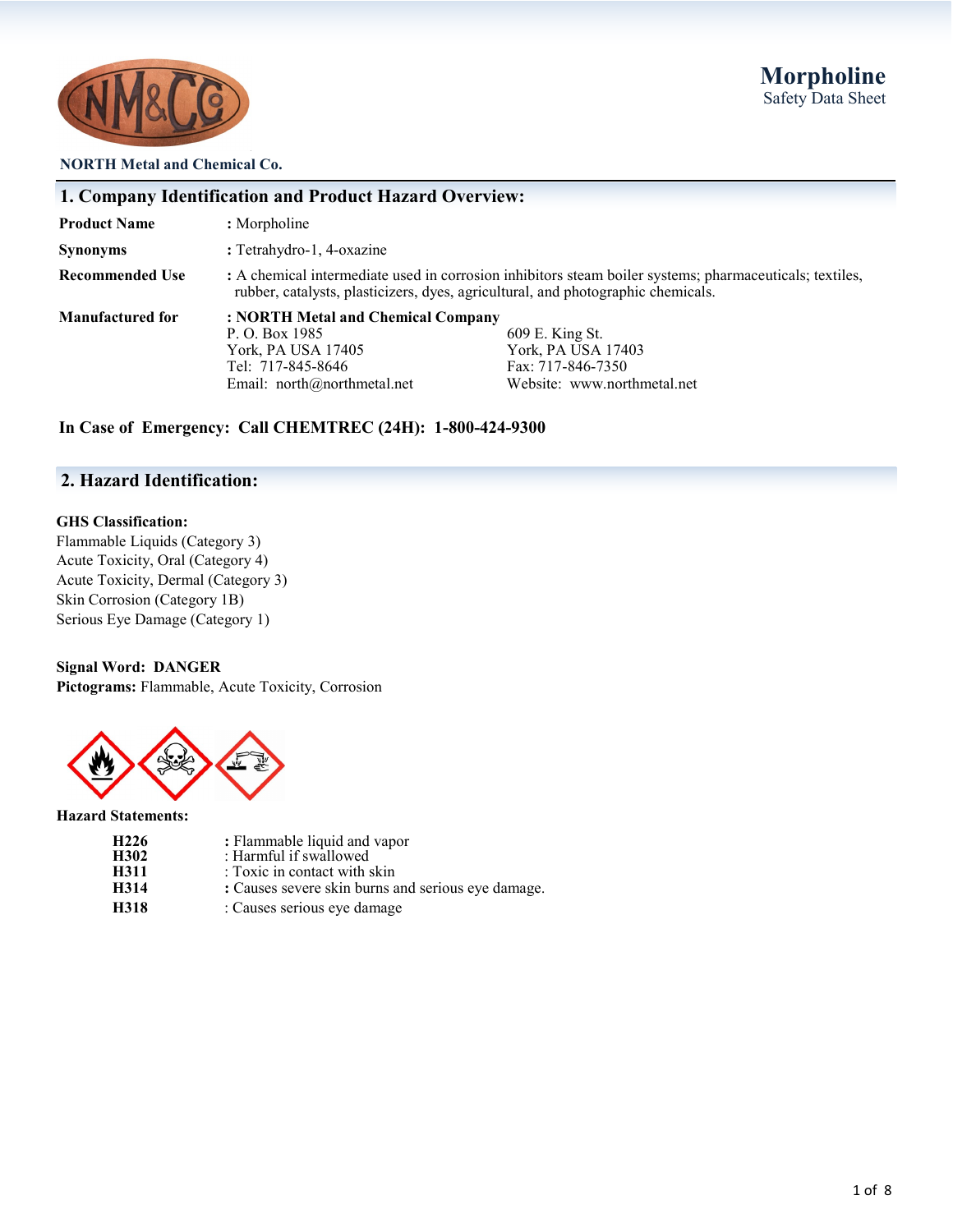## **2. Hazard Identification:**

## **Precautionary Statements:**

| <b>Prevention:</b>   |                                                                                                                                       |
|----------------------|---------------------------------------------------------------------------------------------------------------------------------------|
| <b>P210</b>          | : Keep away from heat/sparks/open flames/hot surfaces - No smoking                                                                    |
| P233                 | : Keep container tightly closed                                                                                                       |
| P <sub>240</sub>     | : Ground/Bond container and receiving equipment                                                                                       |
| P <sub>241</sub>     | : Use explosion-proof electrical/ventilating/lighting equipment                                                                       |
| P <sub>242</sub>     | : Use only non-sparking tools                                                                                                         |
| P <sub>243</sub>     | : Take precautionary measures against static discharge                                                                                |
| P <sub>264</sub>     | : Wash contact area thoroughly after handling                                                                                         |
| P <sub>270</sub>     | : Do not eat, drink, or smoke when using this product                                                                                 |
| P <sub>273</sub>     | : Avoid release to the environment                                                                                                    |
| P <sub>280</sub>     | : Wear protective gloves/protective clothing/eye protection/face protection.                                                          |
| P <sub>281</sub>     | : Use personal protective equipment as required                                                                                       |
| $P303 + P361 + P353$ | : IF ON SKIN or hair: Remove/Take off immediately all contaminated clothing. Rinse skin with<br>water/shower                          |
| $P305 + P351 + P338$ | : IF IN EYES: rinse cautiously with water for several minutes. Remove contact lenses, if present<br>and easy to do. Continue rinsing. |
| <b>P310</b>          | : Immediately call a POISON CENTER or doctor/physician                                                                                |
| $P301 + P312$        | : IF SWALLOWED: Call a POISON CENTER or doctor/physician if you feel unwell                                                           |
| $P301 + P330 + P331$ | : IF SWALLOWED: Rinse mouth. Do NOT induce vomiting                                                                                   |
| $P304 + P340$        | : IF INHALED: Remove person to fresh air and keep in position comfortable for breathing                                               |
| $P308 + P313$        | : IF exposed or concerned: Get medical advice/attention                                                                               |
| P361                 | : Remove/Take off immediately all contaminated clothing                                                                               |
| P363                 | : Wash contaminated clothing before reuse.                                                                                            |
| $P370 + P378$        | : In case of fire: Use dry sand, dry chemical or alcohol-resistant foam for extinction.                                               |
| $P403 + P235$        | : Store in a well-ventilated place. Keep cool.                                                                                        |
| $P273 + P405$        | : Avoid release to the environment. Store Locked Up.                                                                                  |
| P501                 | : Dispose of contents/container in accordance with local/state/federal regulations.                                                   |
|                      |                                                                                                                                       |

## **3. Composition/Information on Ingredient:**

| <b>Chemical Name</b>    | : Morpholine |
|-------------------------|--------------|
| <b>Chemical Family</b>  | : Amines     |
| <b>Chemical Formula</b> | : $C_4H_9NO$ |

| Substance: | <b>CAS Number:</b> | LU.       | Compo. $(\%)$ |
|------------|--------------------|-----------|---------------|
| Morpholine | $10-91-8$          | 203-815-1 | >99%          |

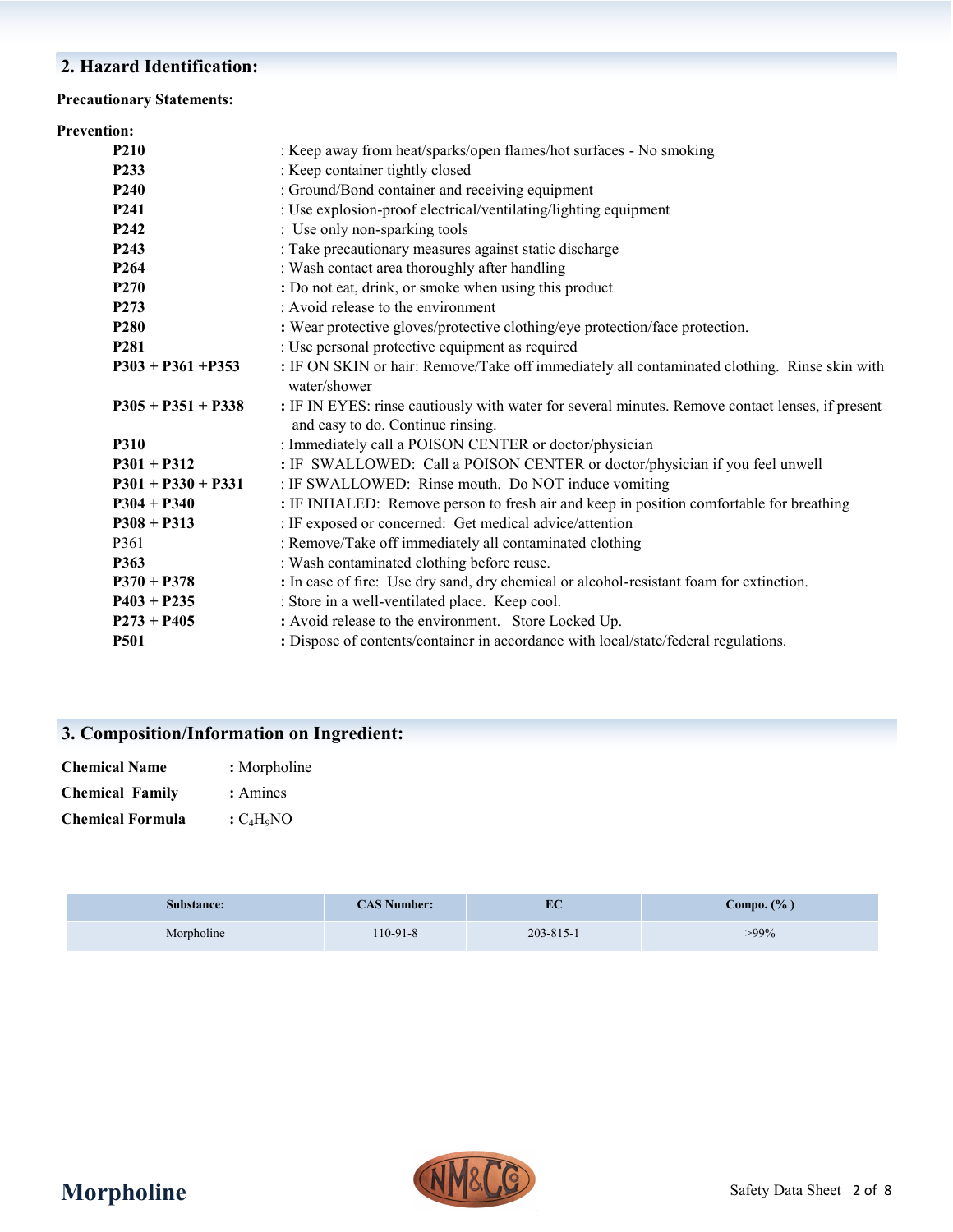## **4. First Aid Measures:**  General Advice: : Consult a physician. Show this safety data sheet to the doctor in attendance. Move out of dangerous area. **Eyes :** Flush skin with running water for at least fifteen minutes. Remove any contact lenses. Get medical aid/ attention immediately. Continue to rinse eyes during transport to the hospital. **Skin :** Remove contaminated clothing. Wash skin with plenty of running water and soap. Take victim immediately to the hospital. Consult a physician. **Ingestion :** If the product is swallowed, first rinse mouth. Give small amount of water to drink. Call doctor/ physician/poison center immediately. Do not induce vomiting. Never give anything by mouth to an unconscious person. If a person vomits, place him/her in recovery position so the vomit does not enter lungs. **Inhalation** : If safe to do so, remove individual from further exposure. Keep warm and at rest. If breathing has ceased, give artificial respiration. Do not give mouth to mouth resuscitation. Get medical attention/ consult a physician immediately. **Note to Physician :** Treat symptomatically. **PPE for first responders :** Gloves and safety goggles are highly recommended.

## **5. Fire Fighting Measures:**

| Flash Point $(°C)$                                   | : $31 \text{ °C} (88 \text{ °F})$ - closed cup; $38 \text{ °C} (100.4 \text{ °F})$ - open cup                                                                                                                                                                                                                                                                                                                                                                                                                                                     |
|------------------------------------------------------|---------------------------------------------------------------------------------------------------------------------------------------------------------------------------------------------------------------------------------------------------------------------------------------------------------------------------------------------------------------------------------------------------------------------------------------------------------------------------------------------------------------------------------------------------|
| <b>Flammable Limits</b>                              | : Upper explosion limit: 10.8% (V); Lower explosion limit: 1.8% (V)                                                                                                                                                                                                                                                                                                                                                                                                                                                                               |
| <b>Auto ignition Temp.</b>                           | $:255^{\circ}C$                                                                                                                                                                                                                                                                                                                                                                                                                                                                                                                                   |
| <b>Flammable Class</b>                               | : Not available.                                                                                                                                                                                                                                                                                                                                                                                                                                                                                                                                  |
| <b>General Hazard</b>                                | : Evacuate personnel downwind in-order to avoid inhalation of irritating and/or harmful fumes and smoke.                                                                                                                                                                                                                                                                                                                                                                                                                                          |
| <b>Extinguishing Media</b>                           | : Use water spray, alcohol-resistant foam, dry chemical, or carbon dioxide.                                                                                                                                                                                                                                                                                                                                                                                                                                                                       |
| <b>Special hazards arising</b><br>from the substance | : Carbon oxides, Nitrogen Oxides (NOx)                                                                                                                                                                                                                                                                                                                                                                                                                                                                                                            |
|                                                      | Fire Fighting Procedures: Hazardous decomposition and combustion products such as carbon/nitrogen oxides can be formed if<br>product is burning. Cool exposed containers with water spray to prevent over heating.                                                                                                                                                                                                                                                                                                                                |
|                                                      | Fire Fighting Equipment: Respiratory and eye protection are required for fire fighting personnel. Full protective equipment<br>(bunker gear) and self-contained breathing apparatus (SCBA) should be used for all indoor fires and any<br>significant outdoor fires. Evacuate area and fight fire from safe distance or a protected location. Move<br>fire-exposed containers, if allowable without sacrificing the safety of the firefighters. If possible,<br>firefighters should control run-off water to prevent environmental contamination. |

## **6. Accidental Release Measures:**

| <b>Protective Gear for</b><br><b>Personnel</b>                     | : Wear respiratory protection. Avoid breathing vapors, mist, or gas. Ensure adequate ventilation.<br>Remove all sources of ignition. Evacuate personnel to safe areas. Beware of vapors accumulating to<br>form explosive concentrations. Vapors can accumulate in low areas. |
|--------------------------------------------------------------------|-------------------------------------------------------------------------------------------------------------------------------------------------------------------------------------------------------------------------------------------------------------------------------|
| Environmental<br><b>Precaution</b>                                 | : Prevent further leakage or spillage if safe to do so. Do not let product enter drains. Discharge into the<br>environment must be avoided.                                                                                                                                   |
| <b>Methods and materials</b><br>for containment and<br>cleaning up | : Contain spillage, and then collect with an electronically protected vacuum cleaner or by wet-brushing<br>and place in container for disposal according to local regulations.                                                                                                |
| <b>Release Notes</b>                                               | : If spill could potentially enter any waterway, including intermittent dry creeks, contact local authorities.                                                                                                                                                                |

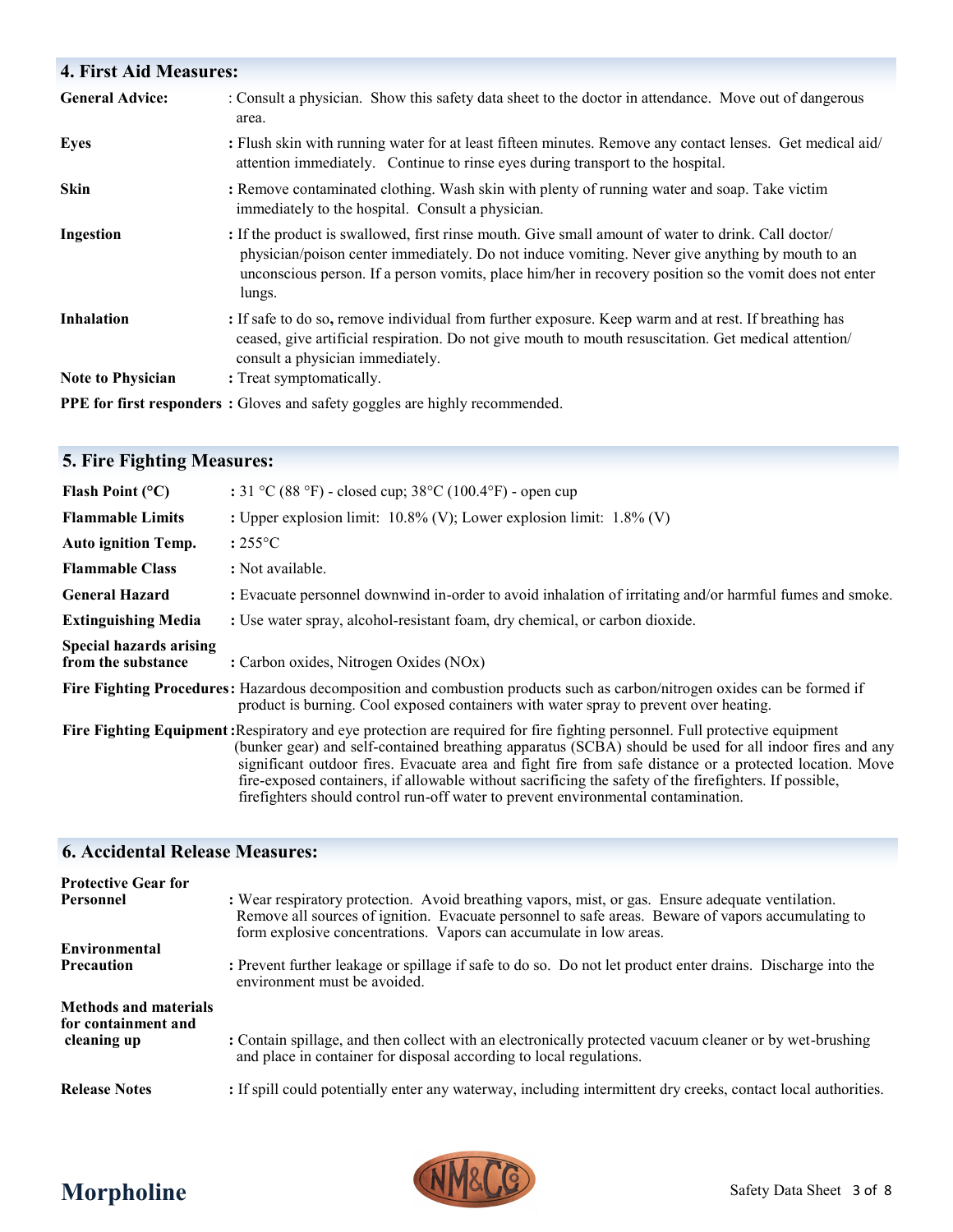## **7. Handling and Storage:**

**Handling :** Avoid contact with skin and eyes. Avoid inhalation of vapor or mist. Keep away from sources of ignition. No smoking. Take measures to prevent the build up of electrostatic charge.

**Storage :** Store in a cool, dry well-ventilated area. Keep containers closed and up right when not in use. Keep product isolated from incompatible materials/conditions

### **8. Exposure Controls and Personal Protection:**

| Component  | CAS-No.        | Value                | Control<br>parameters                                                                                                 | <b>Basis</b>                                                                           |
|------------|----------------|----------------------|-----------------------------------------------------------------------------------------------------------------------|----------------------------------------------------------------------------------------|
| Morpholine | 110-91-8       | <b>TWA</b>           | 20 ppm                                                                                                                | USA. ACGIH Threshold Limit Values<br>(TLV)                                             |
|            | <b>Remarks</b> | Eye damage           | <b>Upper Respiratory Tract irritation</b><br>Not classifiable as a human carcinogen<br>Danger of cutaneous absorption |                                                                                        |
|            |                | TWA                  | 20 ppm<br>$70 \text{ mg/m}$ 3                                                                                         | USA, OSHA - TABLE Z-1 Limits for<br>Air Contaminants - 1910.1000                       |
|            |                | <b>Skin notation</b> |                                                                                                                       |                                                                                        |
|            |                | <b>STEL</b>          | 30 ppm<br>$105$ mg/m $3$                                                                                              | USA, OSHA - TABLE Z-1 Limits for<br>Air Contaminants - 1910.1000                       |
|            |                | <b>Skin notation</b> |                                                                                                                       |                                                                                        |
|            |                | <b>TWA</b>           | 20 ppm<br>$70$ mg/m $3$                                                                                               | USA. Occupational Exposure Limits<br>(OSHA) - Table Z-1 Limits for Air<br>Contaminants |
|            |                | Skin designation     |                                                                                                                       |                                                                                        |
|            |                |                      | The value in mg/m3 is approximate.                                                                                    |                                                                                        |
|            |                | <b>TWA</b>           | 20 ppm<br>$70 \text{ mg/m}$                                                                                           | USA, NIOSH Recommended<br><b>Exposure Limits</b>                                       |
|            |                |                      | Potential for dermal absorption                                                                                       |                                                                                        |
|            |                | ST                   | 30 ppm<br>$105 \text{ mg/m}$                                                                                          | USA, NIOSH Recommended<br><b>Exposure Limits</b>                                       |
|            |                |                      | Potential for dermal absorption                                                                                       |                                                                                        |

**Engineering Controls :** Use appropriate engineering controls to avoid contact with skin, eyes, and clothing. Wash hands before breaks and immediately after handling the product.

# **Personal Protective**

**Equipment : Eyes and face:** Tightly fitting safety goggles. Face shield (8-inch minimum). Use equipment for eye protection tested and approved under appropriate government standards such as NIOSH.

> **Skin:** Avoid direct contact with skin. Wear rubber gloves, apron, boots or whole bodysuit when handling this product. Gloves must be inspected prior to use. Use proper glove removal technique (without touching glove's outer surface) to avoid skin contact with this product. Dispose of any contaminated gloves after use in accordance with applicable laws and good laboratory practices. Wash and dry hands.

> **Body Protection:** Complete suit protecting against chemicals; flame retardant anti-static protective clothing. The type of protective equipment must be selected according to the concentration and amount of dangerous substance at the specific work place.

> **Respiratory:** Where risk assessment shows air-purifying respirators are appropriate, use full-face respirator with multi-purpose combination respirator cartridges as a back up to engineering controls. If the respirator is the sole means of protection, use a full-face supplied air respirator. Use respirators and components tested and approved under appropriate government standards such as NIOSH.

**Work Hygienic Practices:** Facilities storing or using this material should be equipped with emergency eyewash, and a safety shower. Good personal hygiene practices should always be followed.

#### **Control of Environmental**

**Exposure** :Prevent further leakage or spillage if safe to do so. Do not let product enter drains. Discharge into the environment must be avoided.



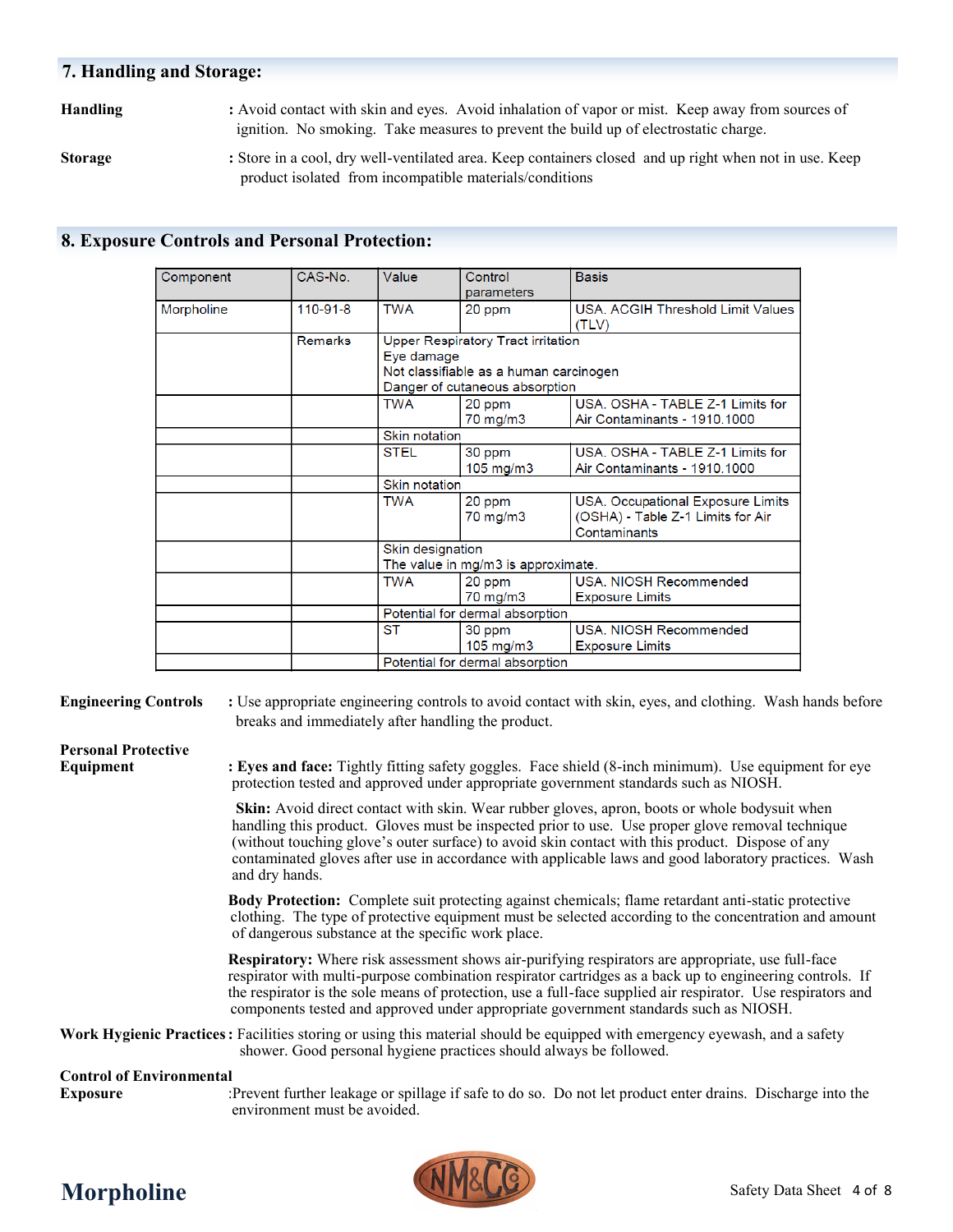| 9. Chemical and Physical Properties:                  |                                                   |                                                   |                                                             |
|-------------------------------------------------------|---------------------------------------------------|---------------------------------------------------|-------------------------------------------------------------|
| Appearance                                            | : Liquid                                          | <b>Upper Explosive Limit</b>                      | $: 10.8\%$ (V)                                              |
| Odor                                                  | : Unpleasant                                      | <b>Vapor Pressure</b>                             | : 41 hPa (31 mmHg) @ $38^{\circ}$ C                         |
| Odor threshold                                        | : Not available                                   | <b>Vapor Density</b>                              | : 9 hPa (7 mmHg) @ 22 $\degree$ C<br>: $3.01 - (Air = 1.0)$ |
| <b>Color</b>                                          | : Colorless                                       | <b>Relative Density</b>                           | : 0.996 g/cm <sup>3</sup> @ 25 $^{\circ}$ C                 |
| pН                                                    | : 10.6 @ 5 g/l @ 20 °C                            | <b>Solubility</b>                                 | : Soluble in Water                                          |
| <b>Melting Point</b>                                  | $: > -5$ °C                                       |                                                   |                                                             |
| <b>Freezing Point</b>                                 | $: < -5$ °C                                       | <b>Partition coefficient</b><br>(n-octanol/water) | : $log POW: -2.55$                                          |
| <b>Boiling Range</b>                                  | : $129^{\circ}C(264^{\circ}F)$                    |                                                   |                                                             |
| <b>Flash Point</b>                                    | : $31 \text{ °C}$ (88 $\text{ °F}$ ) - closed cup | <b>Auto Ignition Temp.</b>                        | $:255^{\circ}C$                                             |
| Viscosity (cSt) @ $25^{\circ}$ C                      | : Dynamic: 2.23 mPa s (2.23cP)                    | Molecular Weight                                  | : $87.12$ g/mol                                             |
| <b>Decomposition Temp.</b><br><b>Evaporation Rate</b> | : Not available<br>: Not available                | <b>VOC</b> content                                | : 100% by ASTM D 2369                                       |
| <b>Lower Explosive Limit</b>                          | $: 1.8\%$ (V)                                     |                                                   |                                                             |

## **10. Stability and Reactivity:**

| <b>Stability</b>                                                     | : The product is stable under recommended storage conditions.                                                                  |
|----------------------------------------------------------------------|--------------------------------------------------------------------------------------------------------------------------------|
| <b>Possibility of</b><br><b>Hazardous Reactions</b>                  | : Vapors may form explosive mixture in the air                                                                                 |
| <b>Hazardous</b><br><b>Decomposition Products:</b> No data available |                                                                                                                                |
|                                                                      | Incompatible Materials : Strong oxidizing agents, Carbon Dioxide, sodium hypochlorite, Organic acids, Mineral acids, Peroxides |
| <b>Conditions to Avoid</b>                                           | : Heat, flames, sparks                                                                                                         |

### **11. Toxicological Information:**

#### **Acute Toxicity Data:**

LD50 Oral - Rat - 1,450 mg/kg LC50 Inhalation - Rat - 8h - 8000 ppm LD50 Dermal - Rabbit - 500 mg/kg

**Skin corrosion/irritation:** Skin - Rabbit Result: Severe skin irritation - 24h

**Serious eye damage/eye irritation:** Eyes - Rabbit

Result: Severe eye irritation **Respiratory or skin sensitization:**

No data available

**Germ cell mutagenicity:** Mouse - lymphocyte and morphological transformation Hamster - ovary and sister chromatid exchange

#### **Carcinogenicity:**

Mouse - oral: Tumorigenic: Neoplastic by RTECS criteria. Lungs, Thorax, or Respiration: Bronchiogenic carcinoma. Liver: Tumors This product is or contains a component that is not classifiable as to its carcinogenicity based on its IARC, ACGIH, NTP, or EPA classification.

**IARC:** 3 - Group 3. Not classifiable as to its carcinogenicity to humans (Morpholine)

**NTP:** No component of this product present at levels greater than or equal to 0.1% is identified as a probable, possible, or confirmed human carcinogen by NTP.

**OSHA:** No component of this product present at levels greater than or equal to 0.1% is identified as a probable, possible, or confirmed human carcinogen by OSHA.

**Reproductive toxicity:** No data available

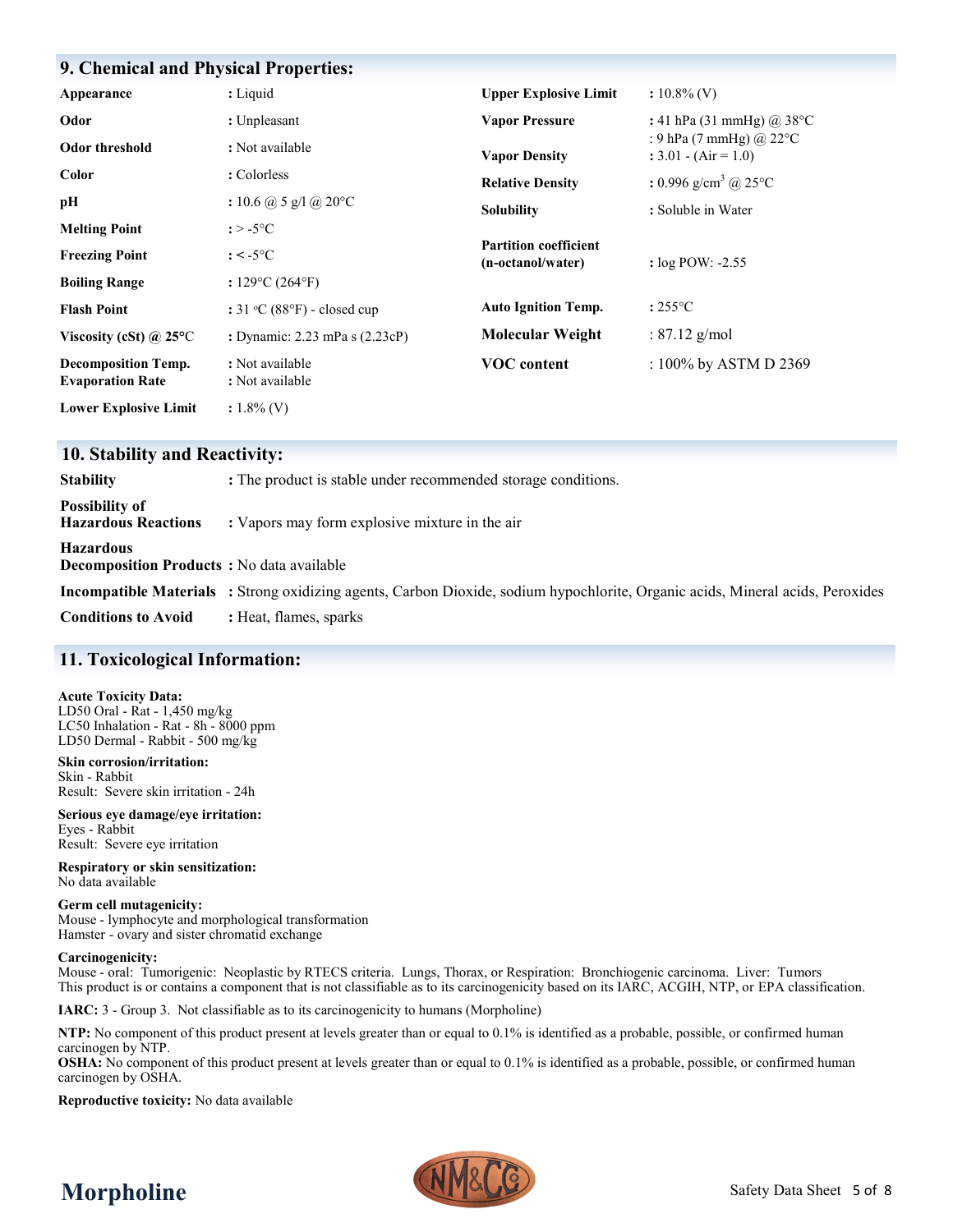## **11. Toxicological Information:**

#### **Specific target organ toxicity - single exposure:** No data available

**Specific target organ toxicity - repeated exposure:** No data available

**Aspiration Hazard:** No data available

**Additional Information:**

RTECS: QD6475000

Material is extremely destructive to tissue of the mucous membranes and upper respiratory tract, eyes, and skin. Cough, Shortness of breath, Headache, Nausea

Stomach - Irregularities - Based on Human Evidence

### **12. Ecological Information:**

#### **All work practices must be aimed at eliminating environmental contamination.**

| <b>Toxicity</b>                                                   |                                                                                                                                                             |
|-------------------------------------------------------------------|-------------------------------------------------------------------------------------------------------------------------------------------------------------|
| <b>Toxicity to fish:</b>                                          | LC50 - Oncohynchus mykiss (rainbow trout) - 180 - 380 mg/l - 96h                                                                                            |
| <b>Toxicity to daphnia</b><br>and other aquatic<br>Invertebrates: | EC50 - Daphnia magna (Water flea) - 100 mg/l - 24h                                                                                                          |
| Toxicity to algae:                                                | Growth inhibition LOEC - Desmodesmus subspicatus (green algae) - $80 \text{ mg/l}$ - h<br>EC50 - Desmodesmus subspicatus (green algae) - $>$ 310 mg/l - 72h |
| Biodegradability:                                                 | No data available                                                                                                                                           |
| <b>Bioaccumulative</b><br>Potential:                              | No data available                                                                                                                                           |
| <b>Mobility in soil:</b>                                          | No data available                                                                                                                                           |
| <b>Results of PBT and</b><br>vPvB assessment:                     | PBT/vPvB assessment not available as chemical safety assessment not required/not conducted                                                                  |
| <b>Other Adverse effects:</b>                                     | No data available                                                                                                                                           |
|                                                                   |                                                                                                                                                             |

## **13. Disposal Considerations:**

| <b>Disposal Method</b>  | : Dispose of waste at an appropriate waste disposal facility according to current applicable laws and<br>regulations.                                                                                                          |
|-------------------------|--------------------------------------------------------------------------------------------------------------------------------------------------------------------------------------------------------------------------------|
| <b>For Large Spills</b> | : Contain material and call local authorities for emergency assistance.                                                                                                                                                        |
| <b>Product Disposal</b> | : Dispose of at a supervised incineration facility or an appropriate waste disposal facility according to<br>current applicable local, state and federal laws, regulations and product characteristics at time of<br>disposal. |
| <b>Empty Container</b>  | : Contaminated container should be labeled and disposed in accordance to local, state and federal laws and<br>regulations.                                                                                                     |
| <b>General Comments</b> | : Refer to section 6, accidental release measures for additional information.                                                                                                                                                  |



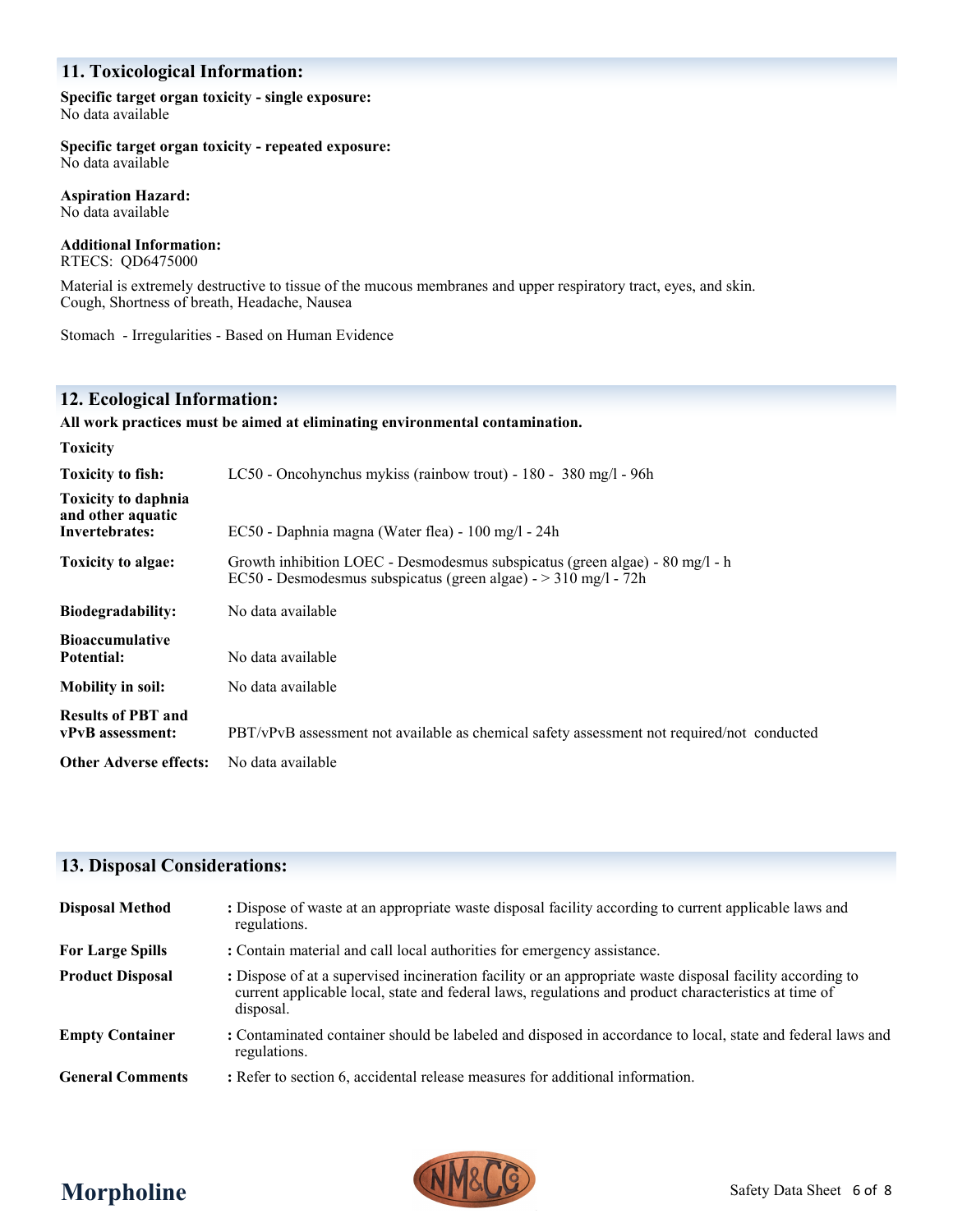## **14. Transport Information:**

| <b>Regulatory</b><br><b>Information</b> | UN No. | <b>Proper Shipping Name</b>                  | <b>UN Class</b> | Packing<br>Group | Labels                                 |
|-----------------------------------------|--------|----------------------------------------------|-----------------|------------------|----------------------------------------|
| <b>US DOT</b>                           | 2054   | Corrosive Liquids, BASIC,<br>Organic, N.O.S. | 8(3)            | I                | Corrosive Sticker<br>Flammable Sticker |
| <b>IMDG</b>                             | 2054   | Corrosive Liquids, BASIC,<br>Organic, N.O.S. | 8(3)            | I                | Corrosive Sticker<br>Flammable Sticker |
| <b>JATA</b>                             | 2054   | Corrosive Liquids, BASIC,<br>Organic, N.O.S. | 8(3)            | I                | Corrosive Sticker<br>Flammable Sticker |

## **15. Regulatory Information:**

#### **U.S. Federal Regulations:**

**SARA 302 Components:** No chemicals in this material are subject to the reporting requirements of SARA Title III, Section 302.

**SARA 313 Components:** This material does not contain any chemical components with known CAS numbers that exceed the threshold (De Minimis) reporting levels established by SARA Title III, Section 313

**SARA 311/312:** Fire Hazard, Acute Health Hazard, Chronic Health Hazard

**Massachusetts Right to know Components:** Morpholine CAS No. 108-91-8

**Pennsylvania Right to know Components:** Morpholine CAS No. 108-91-8

New Jersey Right to know Components: Morpholine CAS No. 108-91-8

**California Proposition 65 Components:** This product does contains less than 1% of a chemical known to the state of California to cause birth defects or other productive harm:

| <b>Ingredient Name</b>           | Cancer | Reproductive |                   | No significant Maximum acceptable |
|----------------------------------|--------|--------------|-------------------|-----------------------------------|
|                                  |        |              | <b>Risk Level</b> | dosage level                      |
| Ethylene Glycol Monomethyl Ether | No.    | <b>Yes</b>   | No.               | $63 \mu g/day$ (ingestion)        |

**WHMIS Canada:** Class B-2: Flammable liquid with a flash point lower than 31°C. Class D-1B: Material causing immediate and serious toxic effects (TOXIC). Class E: Corrosive liquid

#### **OSHA Hazcom Standard Rating:** Hazardous

**US Toxic Substances Control Act:** Listed on the TSCA inventory

**US EPA CERCLA Hazardous Substances (40 CFR 302):** Not listed